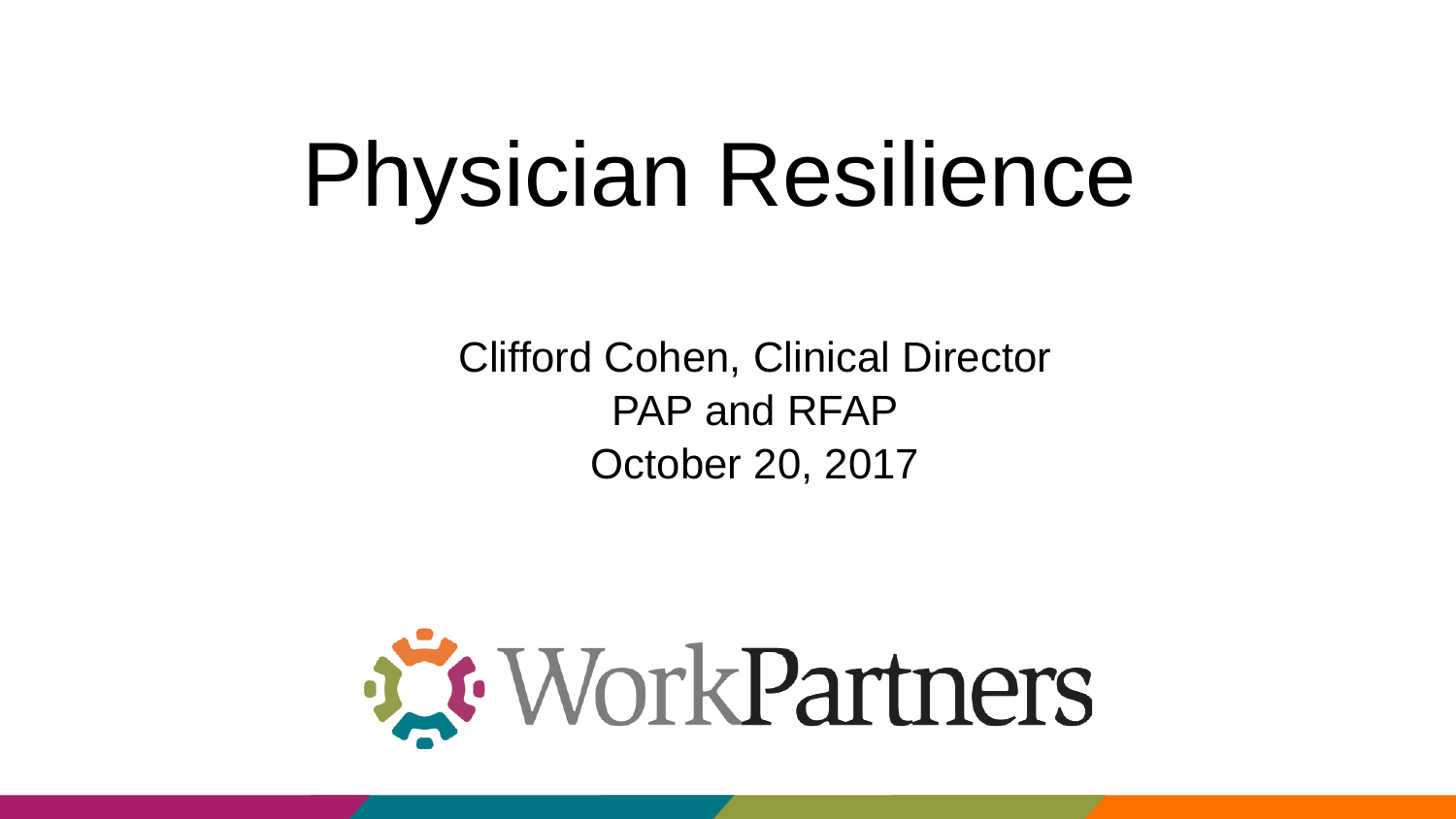## Agenda

### >The strengths of resilience

>How they apply to the medical career journey

**≻Relevant suggestions and stories** 

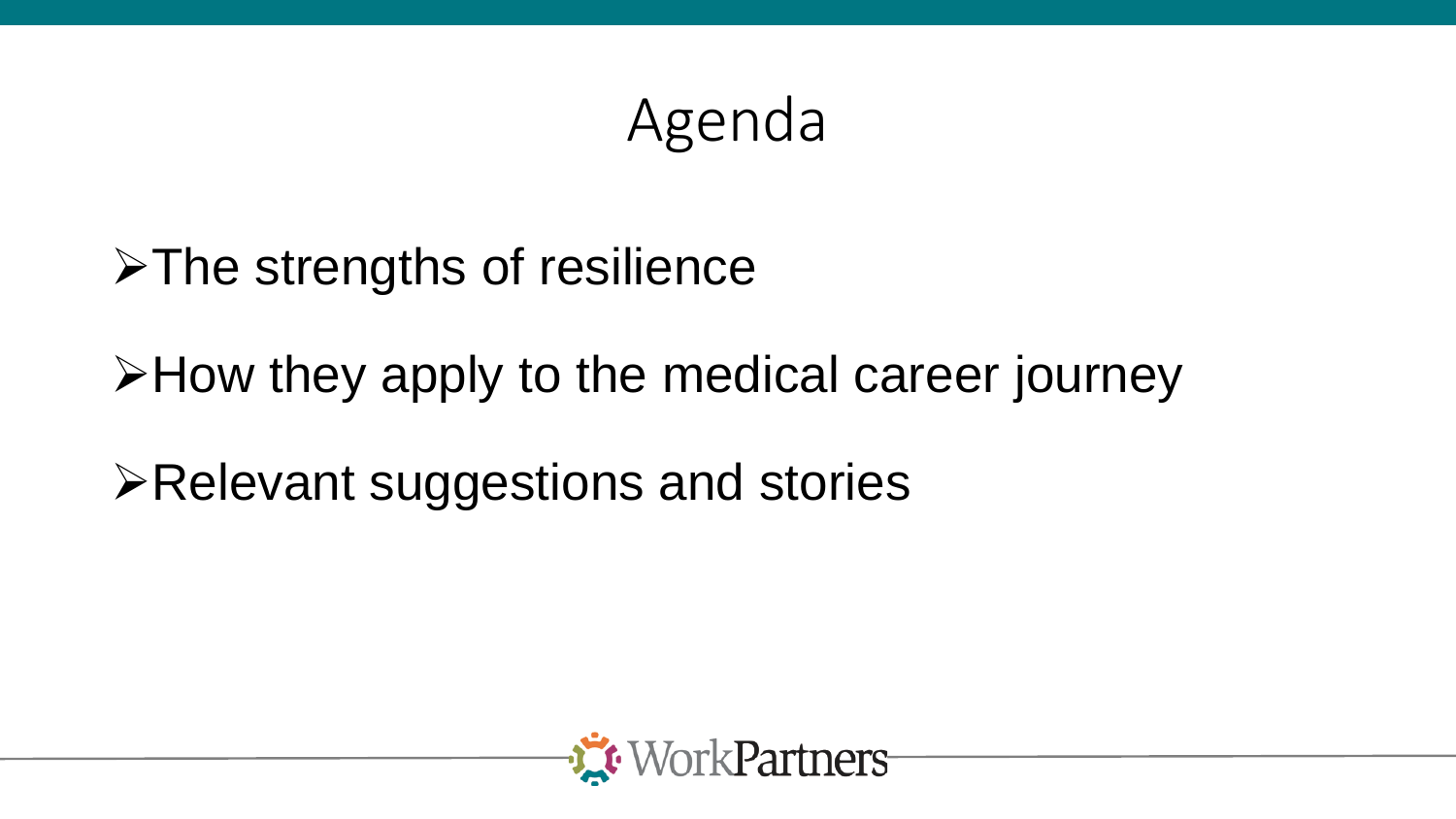## What Does Resilience Mean to You

The ability to bounce forward, to come back from adversity or challenging situations with hope.



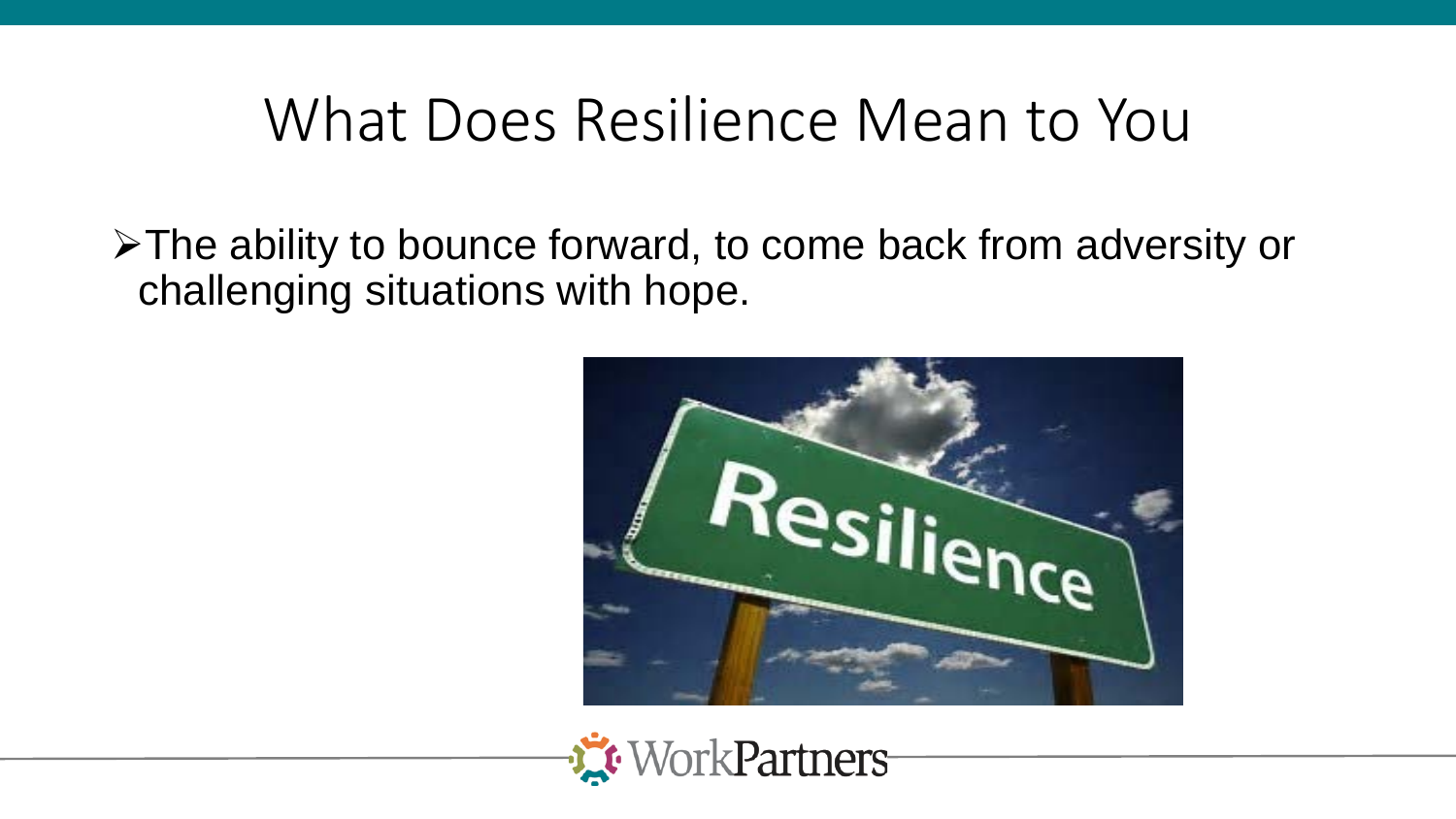## Other Definitions

- $\triangleright$  "Resilience is the strength and speed of our response to adversity."
	- Adam Grant, psychologist and co-author of OptionB



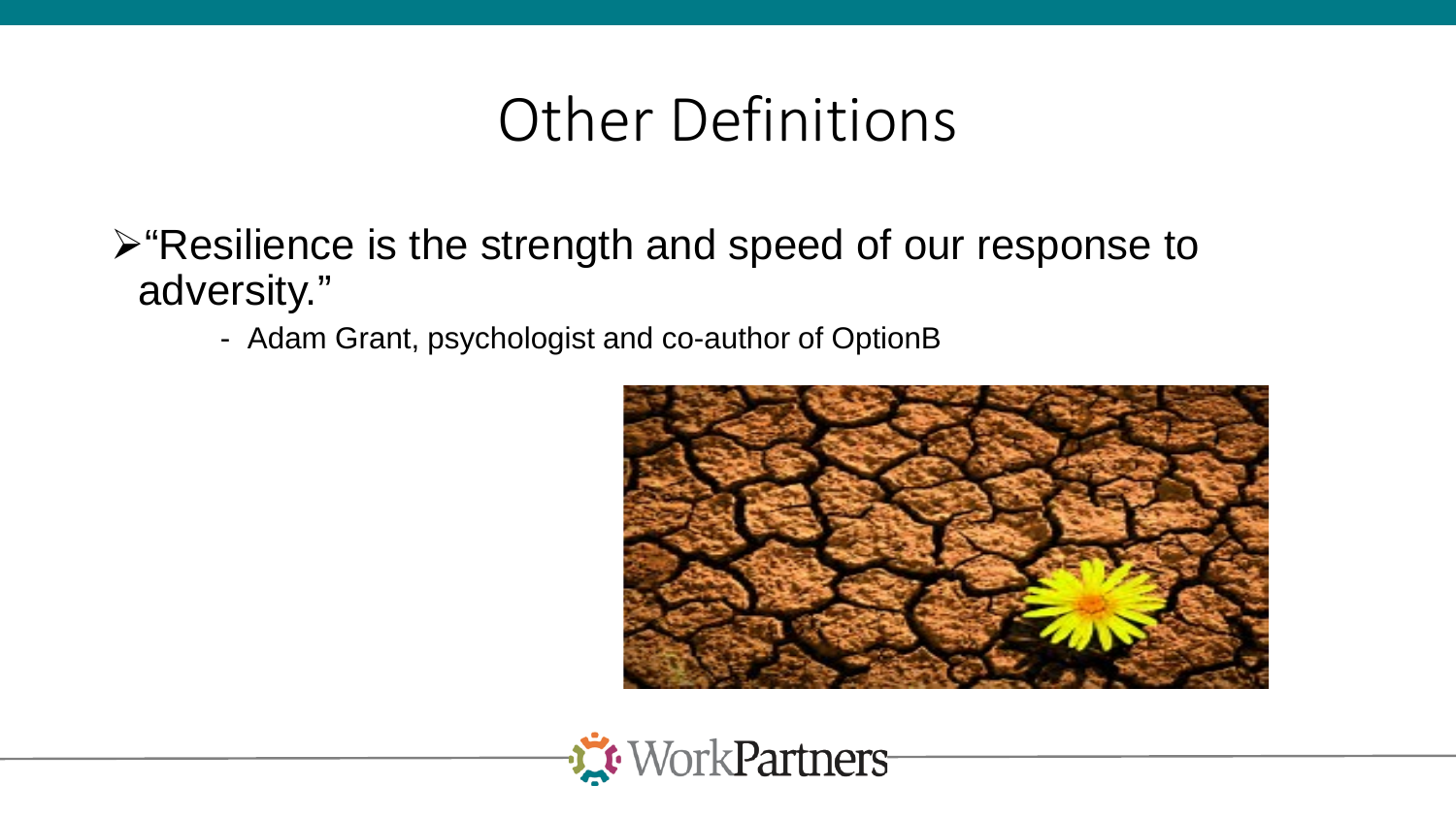## Five Principles of Resiliency

- *Principle 1: Let your worldview shatter*
- *Principle 2: Find someone you can count on*
- *Principle 3: Realize that you don't have all the time in the world – so don't waste it*
- *Principle 4: Focus on planning, not positivity*
- *Principle 5: Practice future-focused forgiveness*
	- *- A Guide to Grounded Hope, Lee Daniel Kravetz*

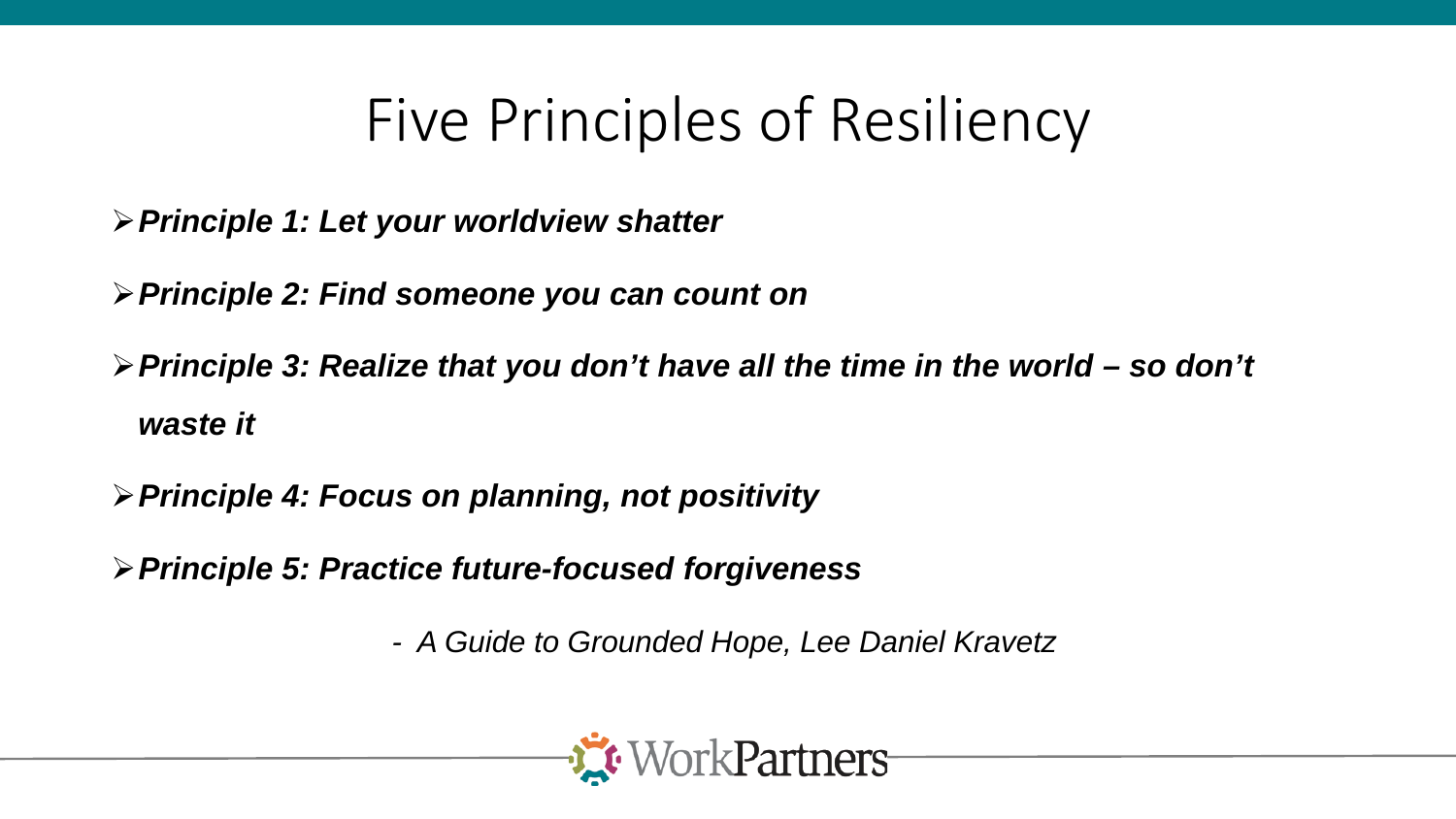## 7 Inner Strengths of Resiliency

- ◆ *Emotion Regulation* keeping feelings in check to stay goal focused
- ◆ *Impulse Control* keeping behaviors in check to remain goal focused
- ◆ Realistic Optimism belief in a bright future, but in accord with reality

• *Phoenix Life Academy, Adaptiv Learning Systems, 2010* 

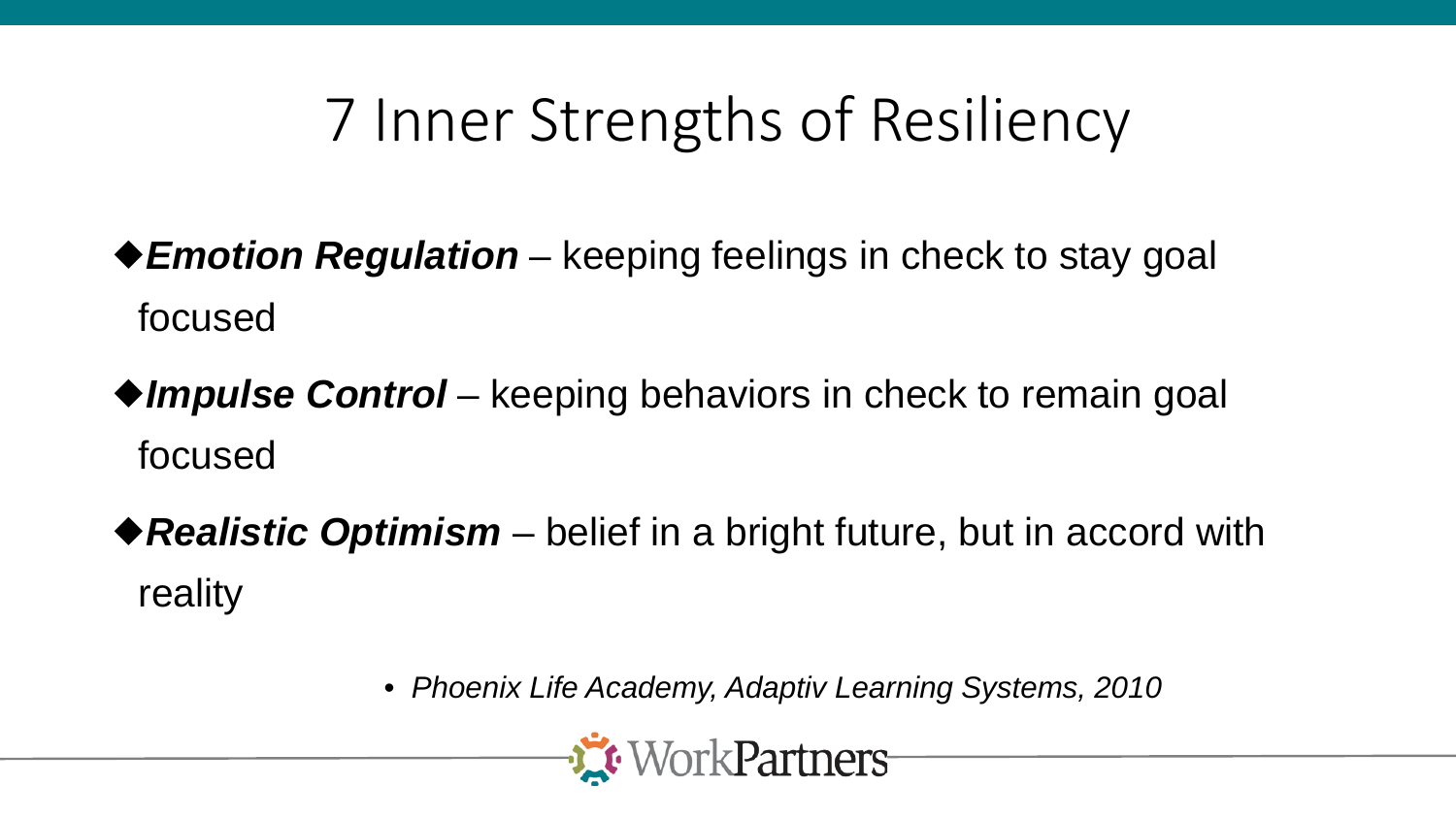## 7 Inner Strengths – cont.

◆ Self-Efficacy – your belief in yourself as a problem solver

*Causal Analysis* – accurately & comprehensively locating the causes of an adversity and solving what you can

• *Phoenix Life Academy, Adaptiv Learning Systems, 2010*

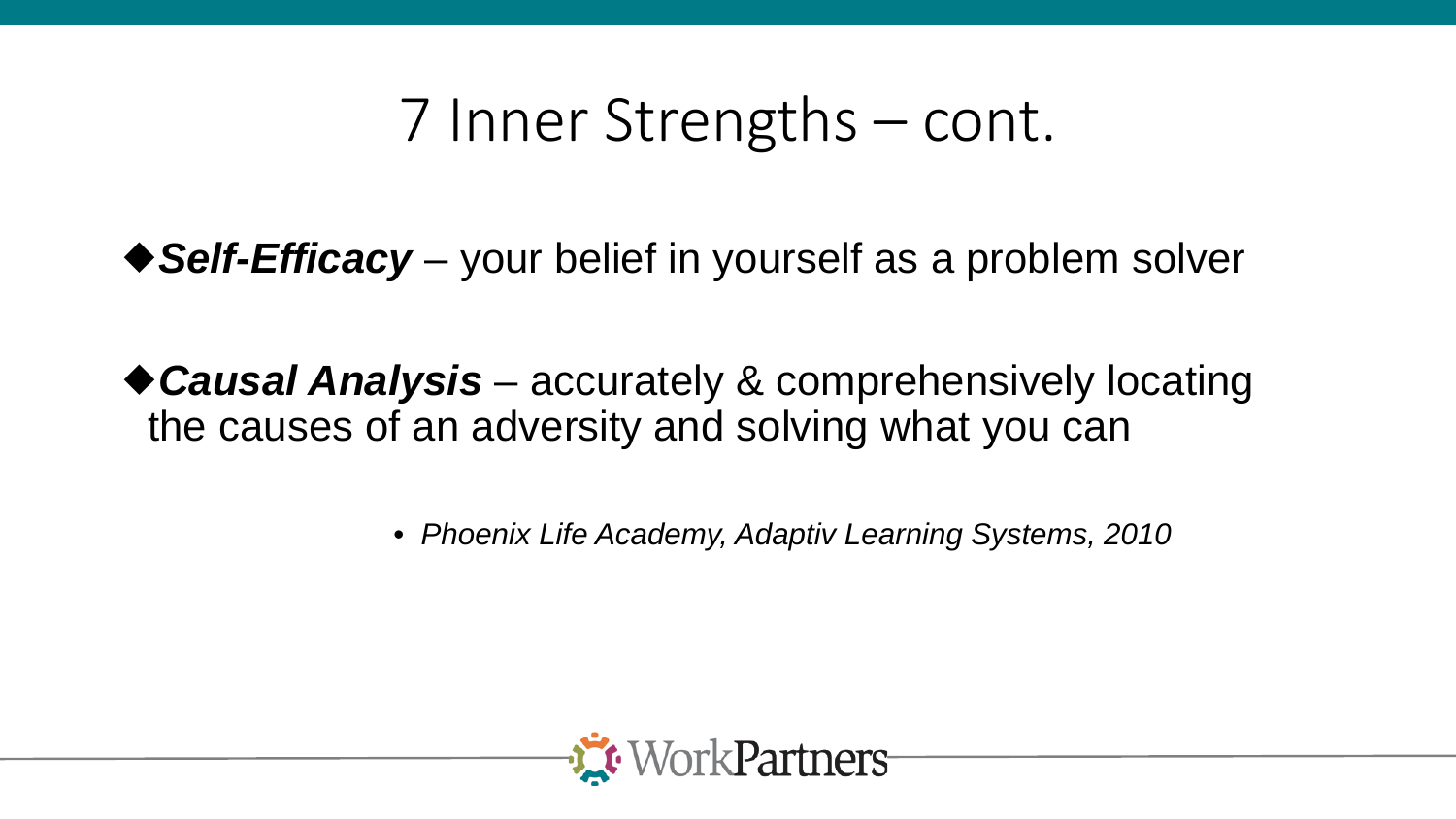## 7 Inner Strengths – cont.

◆ *Empathy* – your ability to understand others' feelings and what motivates them

◆ Reaching Out for support– a measure of your willingness to take on new challenges and opportunities

• *Phoenix Life Academy, Adaptiv Learning Systems, 2010* 

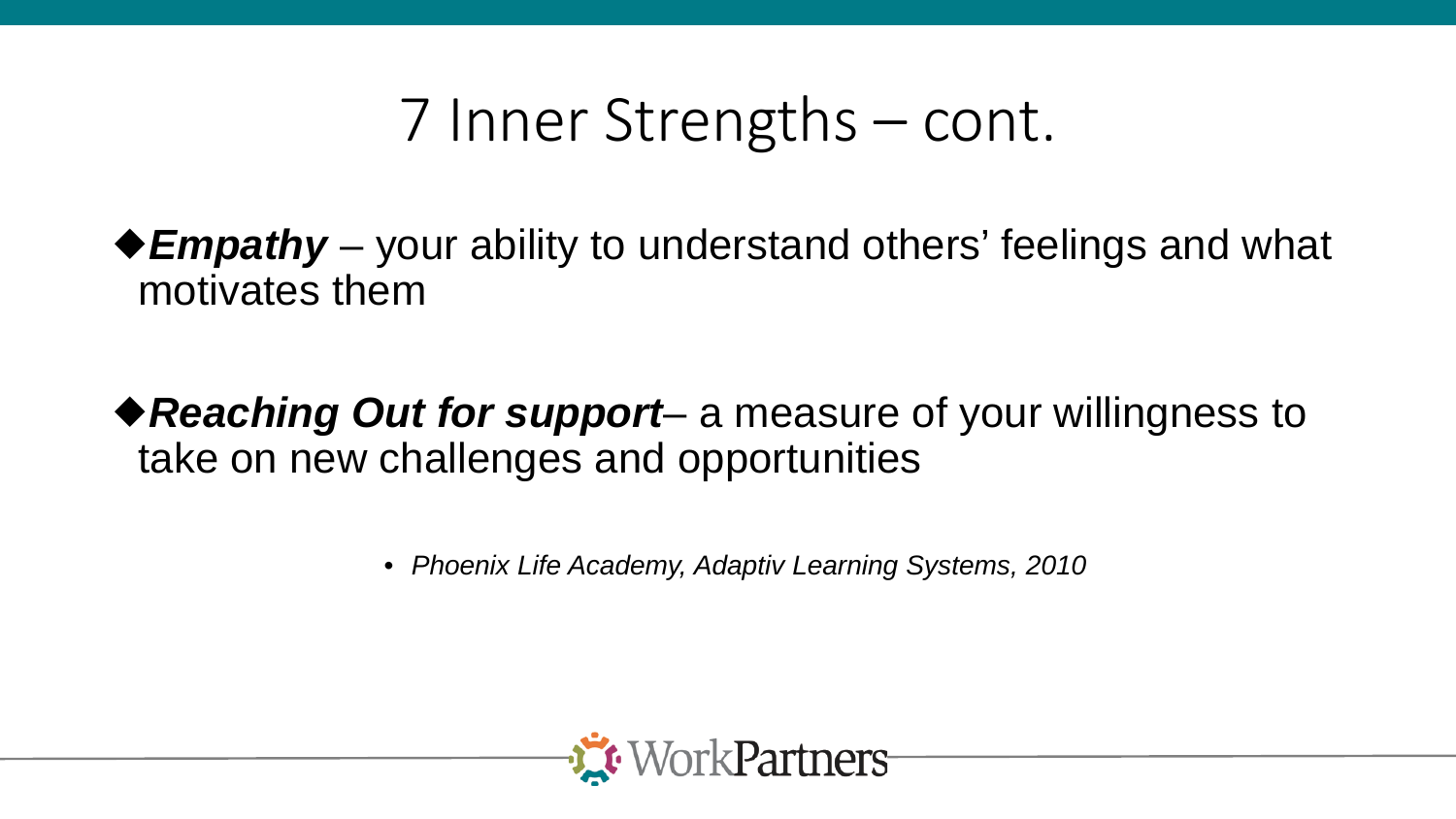• Expressing Anger (which is unprofessional)



- Reasonable justification to be angry (sub-optimal resident performance)
- Expressing anger: Data not strong for changing behavior or increasing learning

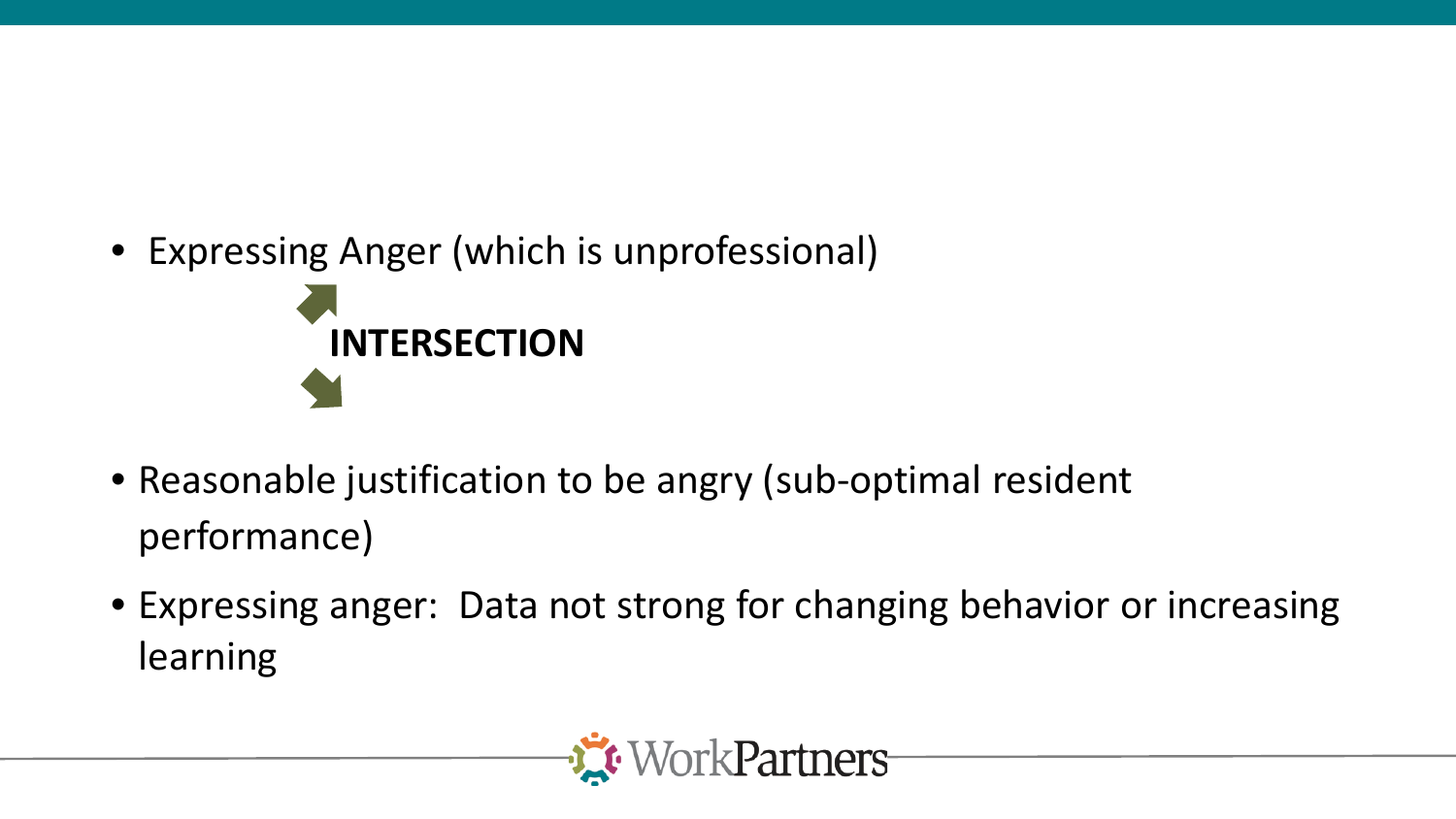## Quotes

◆ "... Anyone can be angry, that is easy, but to be angry with the right person, to the right *degree, at the right time, for the right purpose, and in the right way - - this is not easy."*

### **Aristotle**

◆ "... Rhetoric is the art of the good man speaking well."

**Cicero**

◆ "… Rhetoric is the art of finding, in any given situation, all the available means of *persuasion."*

### **Aristotle**

*"Illegitimi non carborundum."*

### **Anonymous**

*"Irish Diplomacy: The art of telling someone to go to hell, and having them look forward to the trip."*

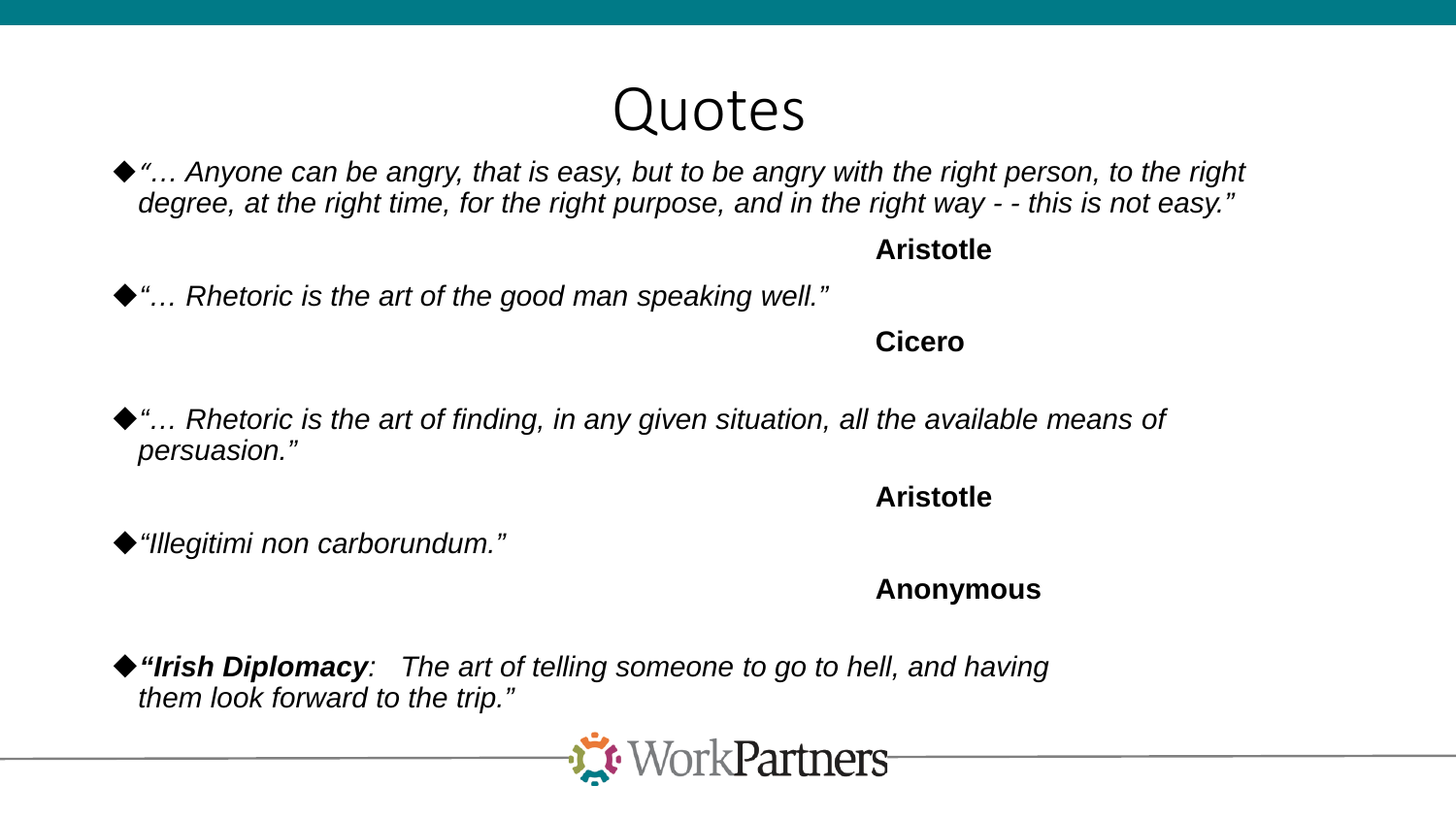## Diagnostic Questions

How can I offer my experience in order to cure illness and at the same time stay open to what my patients have to teach me about their own healing?

How can I maintain an empathetic connection with my patients and at the same time protect myself?

> - Nedrow, Steckler, Hardman, *Physician Resilience and Burnout: Can You Make the Switch?*

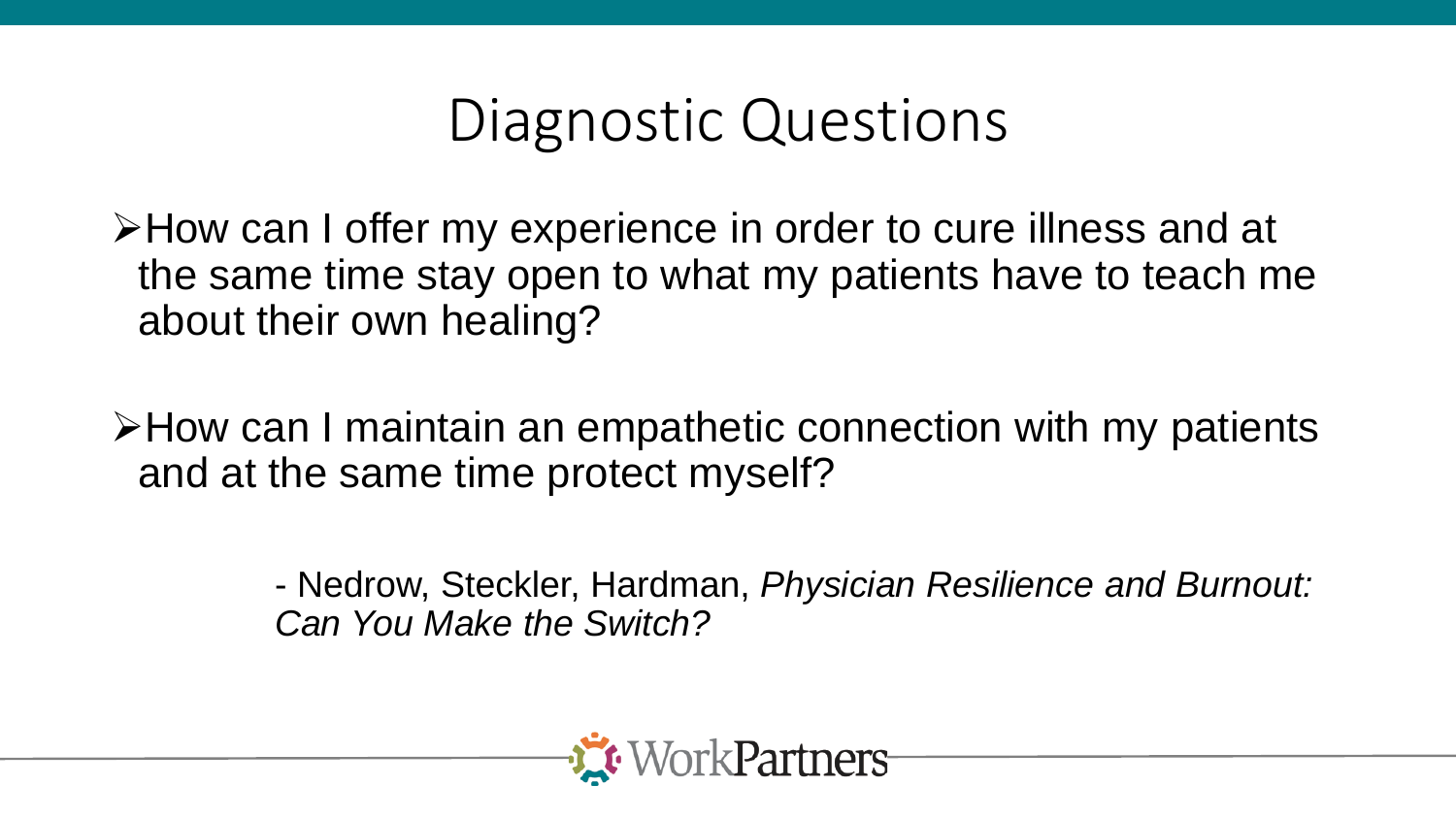## Fun Quotient

# The amount of time spent on fun, times a weighted factor from 0 to 1 for the quality of fun, divided by a total period of time in question.

*Michael Iademarco, M.D., M.P.H.*

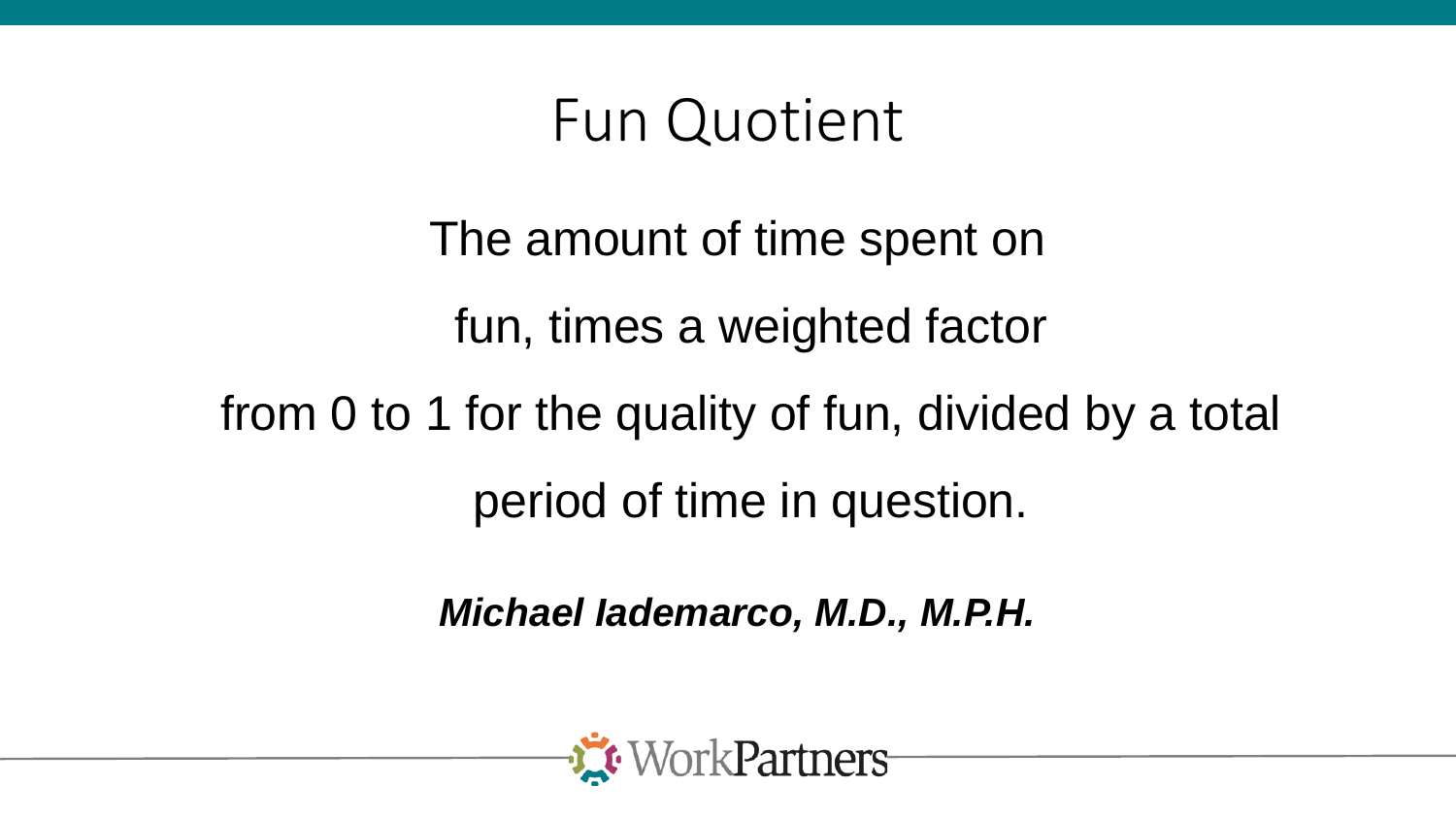## Gap Management

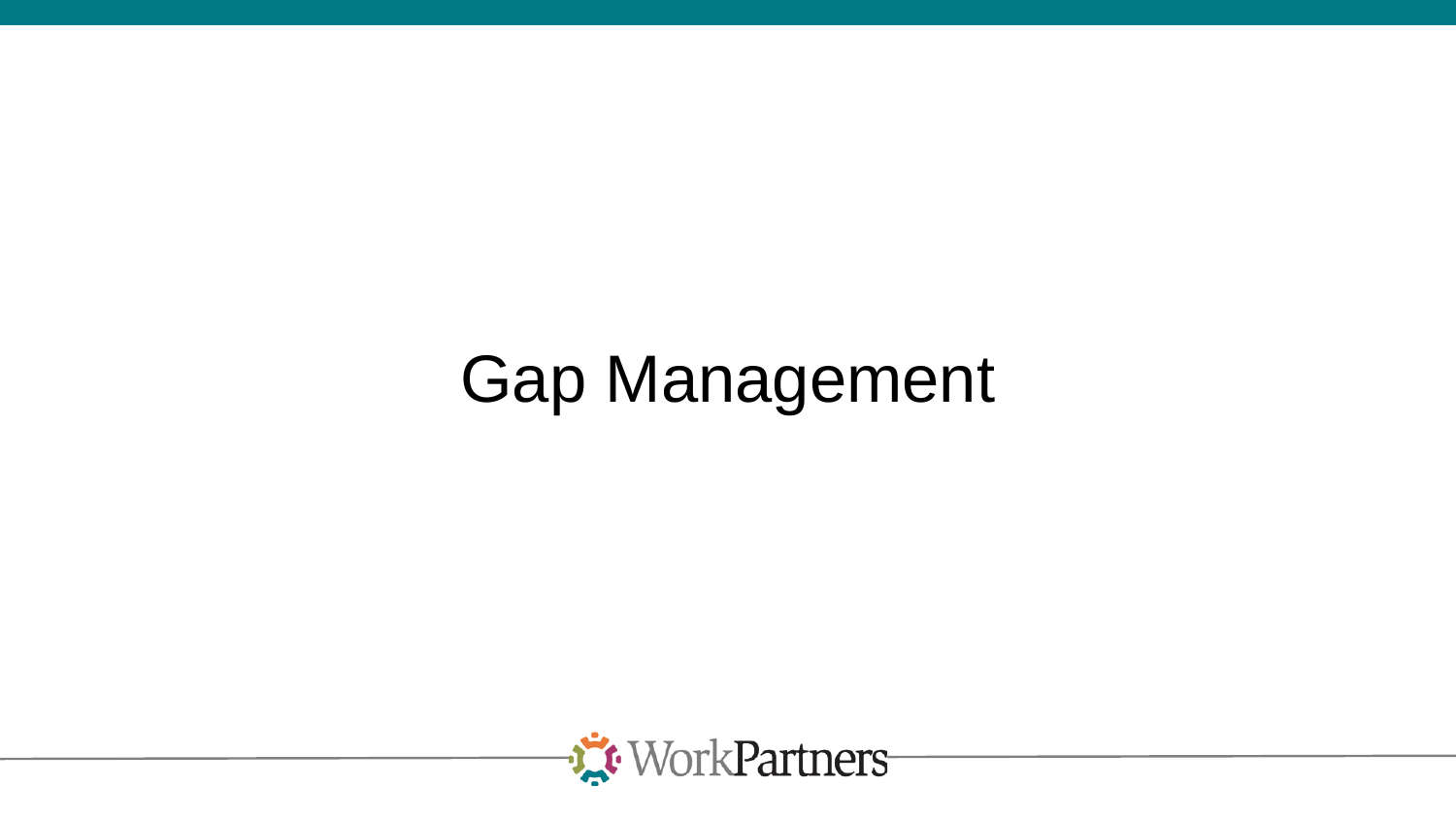## Reading List

#### *Square One*

By: Joseph C. Maroon, MD, FACS Carrie Zuberbuhler Kennedy, Med

#### *OptionB*

By: Sheryl Sandberg Adam Grant

#### *Physician Resilience and Burnout: Can You Make the Switch?*

By: Annie Nedrow, MD, MBA, Nicole A. Steckler, PhD, and Joseph Hardman, MD

• *Fam Pract Manag.* 2013 Jan-Feb;20(1):25-30.

#### *The Resilience Factor*

By: Karen Reivich, Ph.D. and Andrew Shatté, Ph.D.

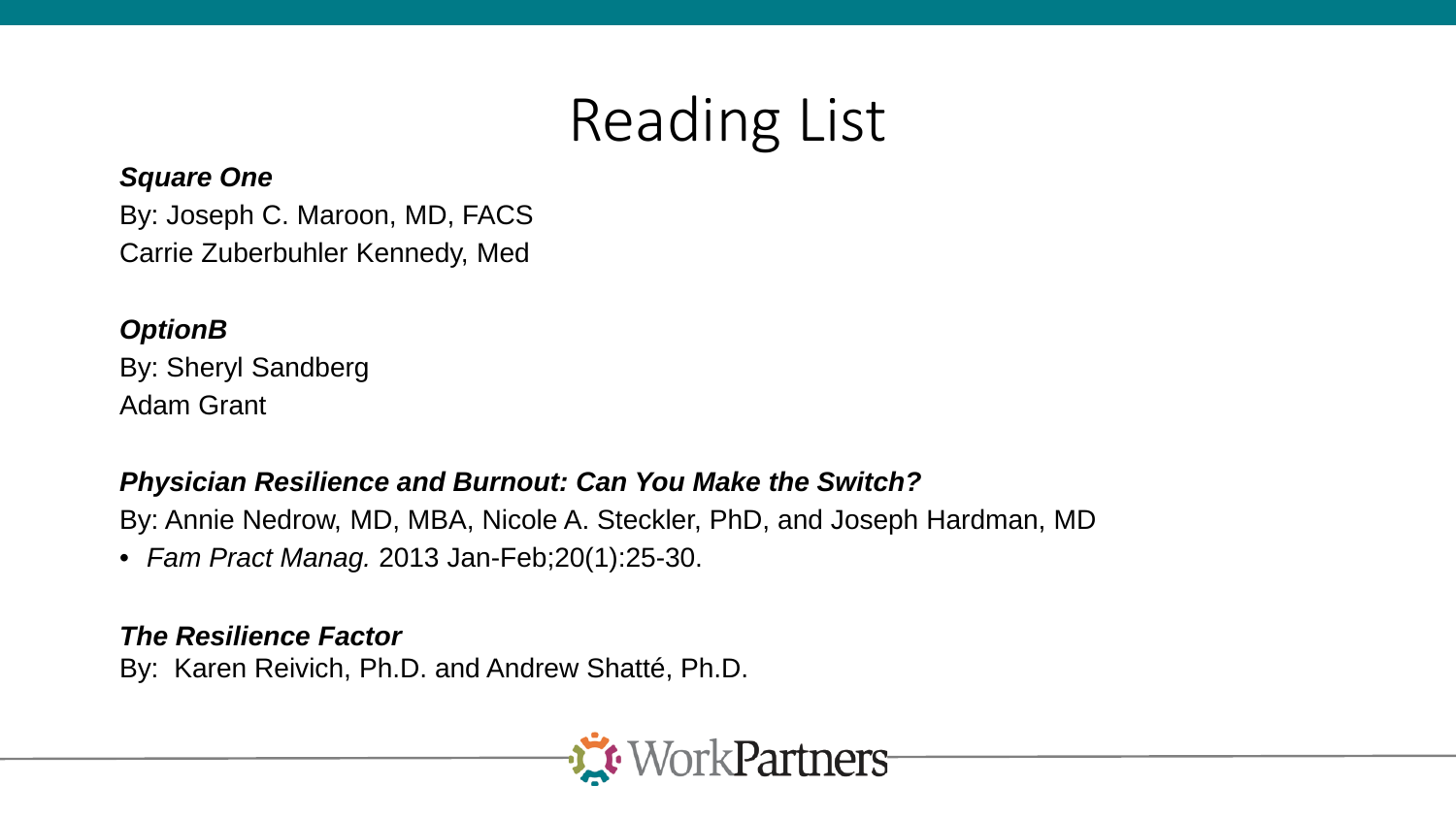## Physician Assistance Program

We answer 24/7

### **1-800-647-3327**

### **Physicians for Physicians program, call: 412-647-3669**

**[www.lifesolutionsforyou.com](http://www.lifesolutionsforyou.com/)**

**Company Code: upmc**

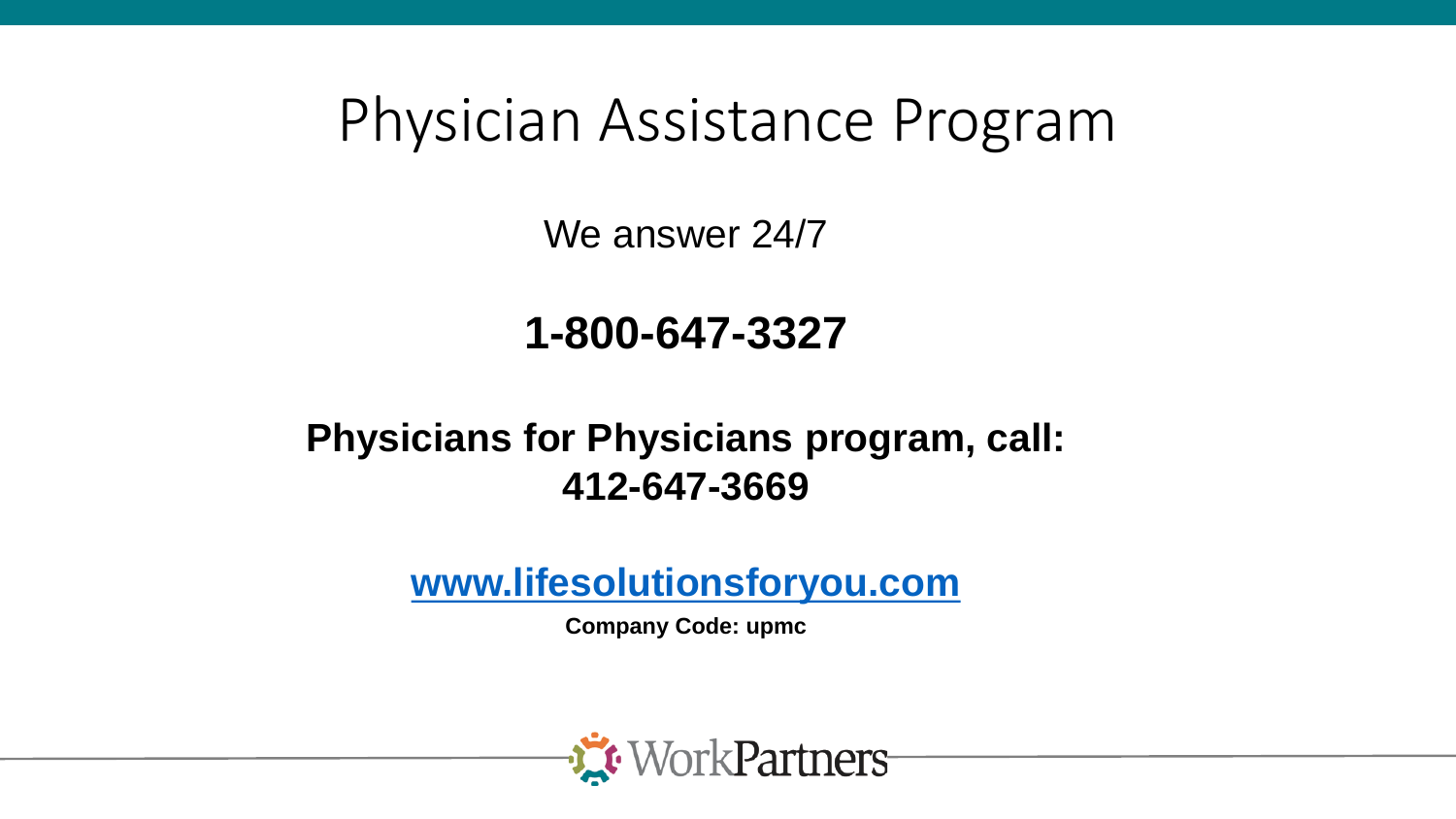## Resident and Fellow Assistance Program

## 412-647-3669

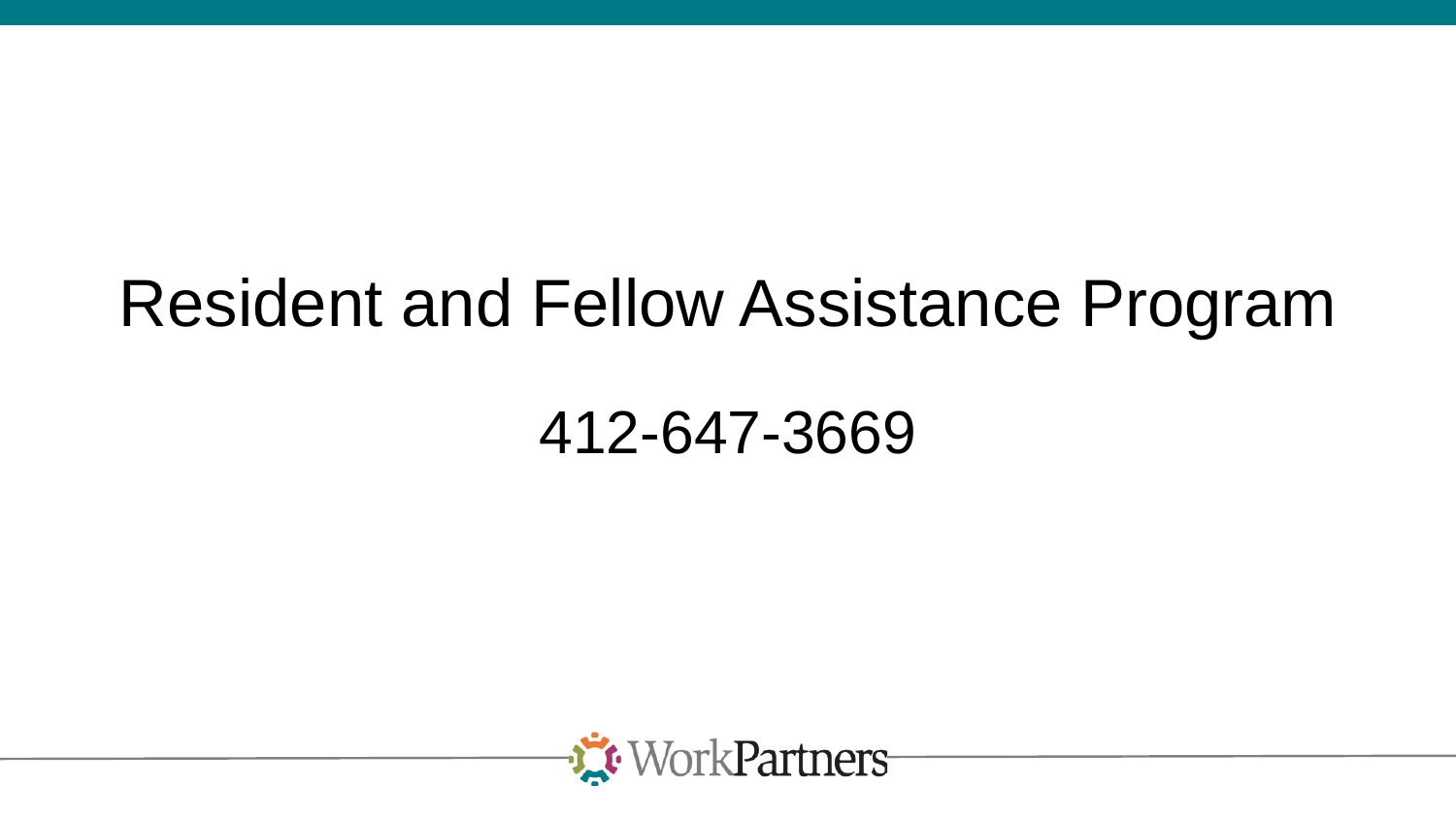## Resilience Journey

**An engaging, interactive, enlightening journey that will open your eyes to your life's purpose while teaching you about the five core components of resilience.**